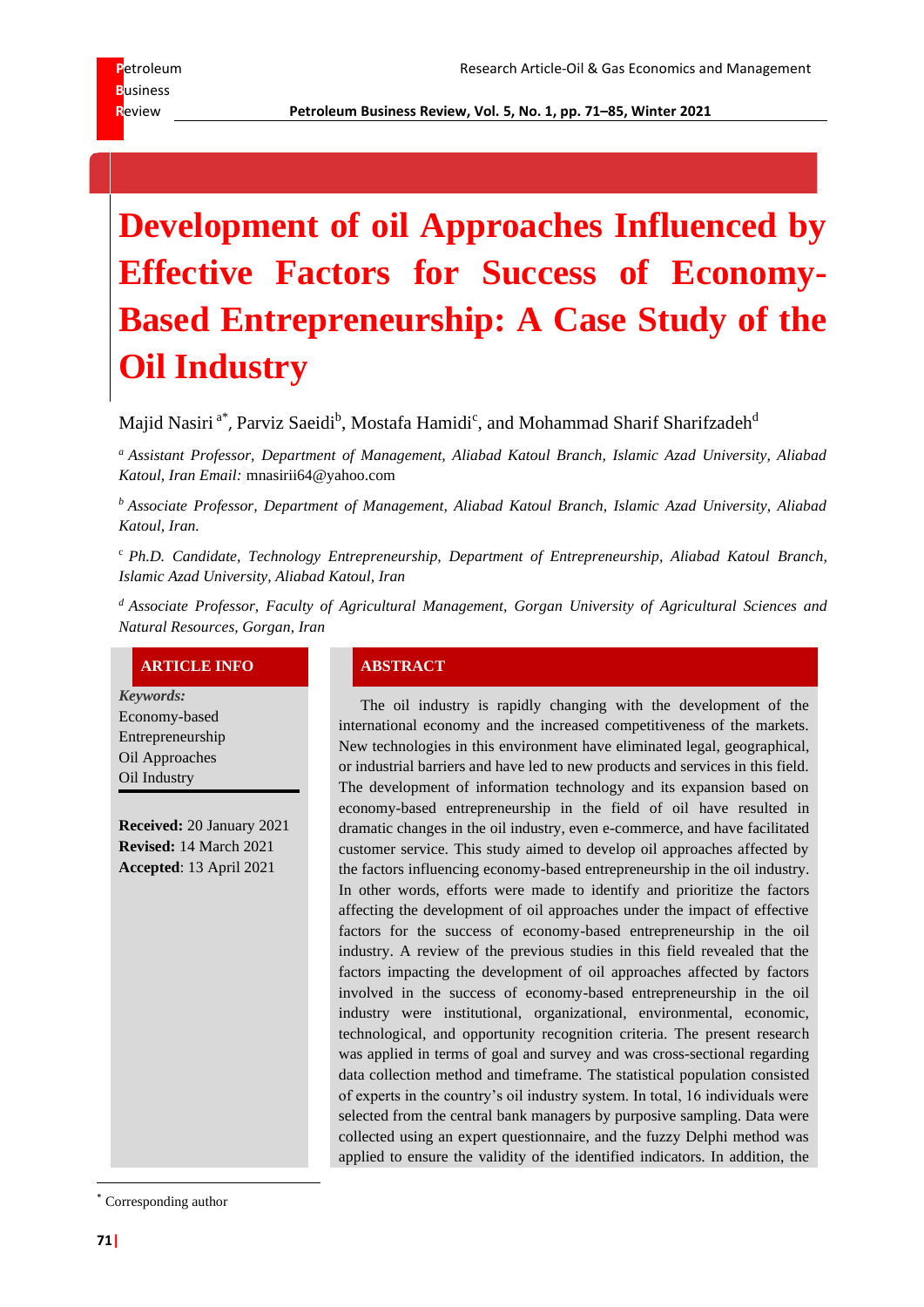reliability of paired comparisons was assessed by calculating the incompatibility rates via the Gogus and Butcher method. In this regard, reliability was acceptable in all cases of less than 0.1. The ranking of critical criteria showed that economic factors had the highest importance, followed by institutional, environmental, organizational, opportunity recognition process, and technological factors.

**DOI[: 10.22050/pbr.2021.269485.1163](https://dx.doi.org/10.22050/pbr.2021.269485.1163)**

# **1. Introduction**

Today, economic growth and development affect axial development functions in the context of competitions, global evolutions, recession and boom cycles, political and security phenomena, threats and sanctions, access to natural resources, geographical location, and many other external factors (Mohammadzadeh et al., 2016). On the other hand, economic development requires the developmental tendencies of entrepreneurship in order to have sustainable development (Leonidou et al., 2018). In this context, economies that rely on their internal forces and can adapt to rapid changes can survive in the world (Royo et al., 2019). From another perspective, we can build internal and external criteria for sustainable economic development based on the characteristics of economy-based entrepreneurship and propose them as endogenous factors for economic development and growth. In other words, entrepreneurship can be considered one of the axes of endogenous development, broad and sustainable employment creation, and the formation of a robust and dynamic economy (Toma et al., 2014).

According to novel economic theories, change of ideas and emergence of innovations are the principle for economic development, and entrepreneurship is the most apparent means of achieving this goal (Szirmai et al., 2011). In fact, the increase of entrepreneurship in society requires the establishment of its foundations, and having favorable conditions for developing entrepreneurship is of paramount importance. Favorable conditions and factors for entrepreneurs can be examined from three dimensions of available resources, strategies, and goals of entrepreneurs; threats; and opportunities in the economic environment, which play a significant role in the sustainable development of entrepreneurship. Sustainable economic development has broad dimensions, including developing the oil industry system based on monetary and economic policies. In fact, the issue of entrepreneurial orientation in the oil industry system is the focus of attention when it comes to the issue of entrepreneurship in the macroeconomic domain. The oil industry system is the

primary source of financial support for entrepreneurial activities, especially in the economy of developing countries (Ogunkoya, 2018).

Nowadays, most economists and experts believe that the entrance of information and communication technology (ICT) to the economy and oil industry led to a revolution called "electronic commerce". Falling behind the evolution will lead to isolation in the economy world since electronic commerce has made considerable changes in the competitive business space by creating benefits such as improved productivity, reduced prices, cost savings, and changed sizes and structures of the market, as well as the elimination of intermediaries and allowing manufacturers' access to end-users. The first and most crucial step toward success in oil in the oil industry is recognizing and exploiting entrepreneurship opportunities (Alvani and Azar, 2019).

In fact, lack of diversity, quality, and speed in providing oil services in the oil industry as a part of the economic problems of developing countries and lack of IT infrastructure and security of servers in the electronic oil industry have led to the increased level of need for the development of economics-based entrepreneurial orientations at the level of these countries, including Iran (Asadollah et al., 2019). Information technology has considerably affected the oil industry in the past decade. There is a greater need to use the benefits of oil concerning the undeniable role of advanced technologies in changing the perceptual patterns of customers. Today, a bank's mere provision of e-commerce services does not necessarily create a competitive advantage or attract new customers, and the need to develop innovative information technologies can help improve oil (Elia et al., 2020). Given the growing scope of e-commerce in the country, there is a need to provide a coherent framework based on economy-based entrepreneurial approaches to such services (Falah Haghighi et al., 2017).

In other words, creating the appropriate contexts and foundations for increasing entrepreneurship can be an effective model for achieving goals such as innovation, taking initiatives and presenting new functional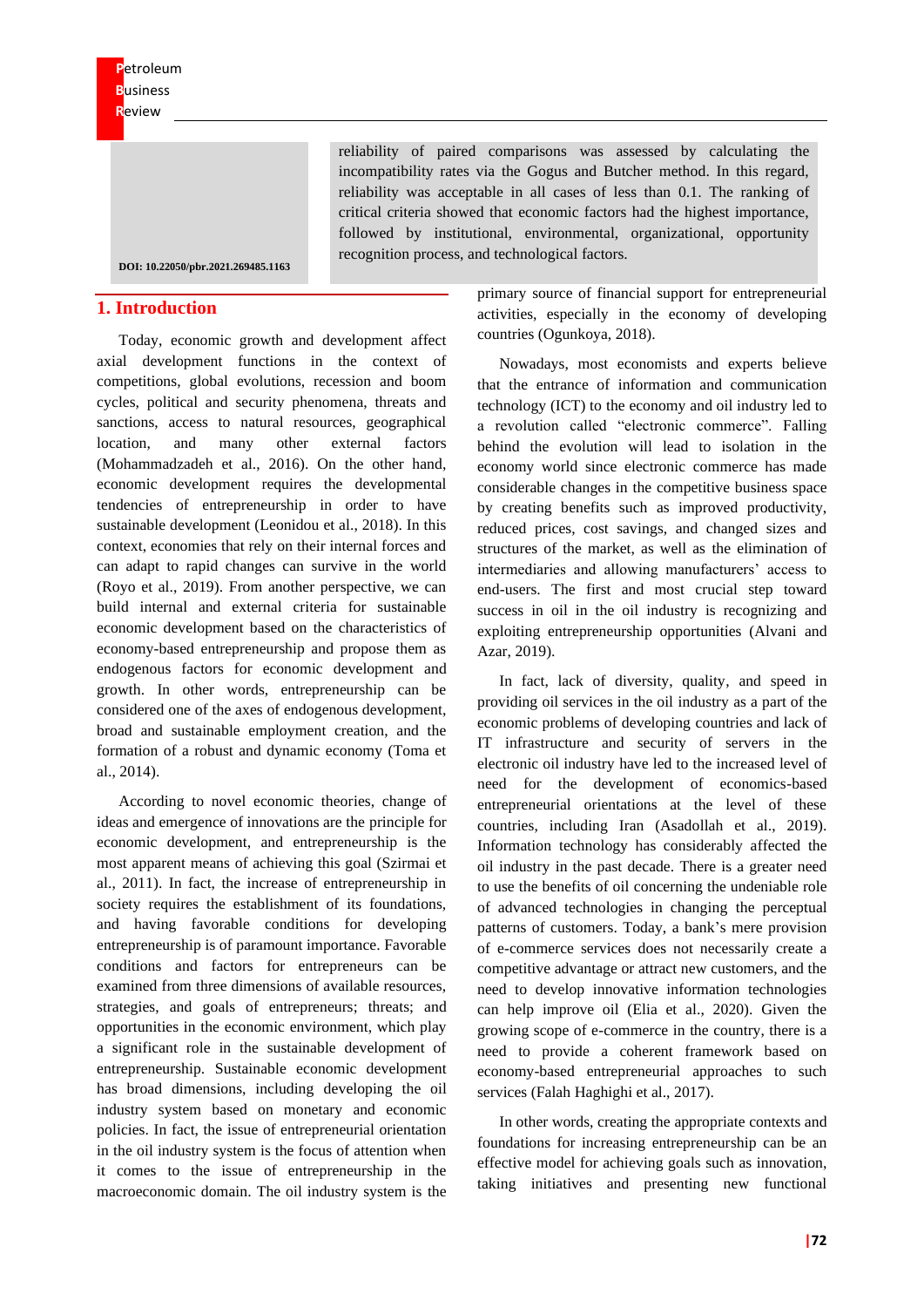

processes and products, and improving the quality of ecommerce services (Metvaee et al., 2019). In Iran, intense competition has been created in the oil industry due to the increased number of financial institutions and banks and the privatization of some government banks. Several state banks have joined the private banks club of the country following the implementation of Article 44 of the Constitution and have put economy-based entrepreneurship on their agenda to maintain and improve their share of resources and customers. In this regard, some of the services provided by the mentioned banks have emerged from innovation and pioneering, while others have come from risk-taking, independence, and dominance capabilities.

Despite these entrepreneurial activities in Iran's oil industry, there have been a few entrepreneurial cases in the oil fields in the oil industry to develop technological services. In addition, while most banks have established e-commerce since the early 1990s based on the guidelines approved by the central bank, insufficient attention has been paid to development by entrepreneurial approaches and innovation in the field in the past few years. With this background in mind, the present study aimed to present a range of propositions of economy-based entrepreneurship success from the most influential to the least effective, focusing on the oil approach in the oil industry by fuzzy analysis with regard to the growing pace of IT development in the ecommerce section and lack of using capacities and opportunities proportional to economy-based entrepreneurship in this field while emphasizing the factors affecting the success of economy-based entrepreneurship based on cross-mix analysis.

# **2. Theoretical foundations**

# **2.1. Economy-based entrepreneurship**

Although an entrepreneur is an essential factor in the modern economy due to the characterization of market forces in many ways, the true importance of entrepreneurship in economic theory is not well stated (Lazear, 2004). In the economics literature, scholars such as Begley et al. (1987) and Lumpkin and Dess (1996) considered entrepreneurship to be in line with creativity, assertiveness, and imagination. Economybased entrepreneurship moves the economy from its original equilibrium to a new direction by creating new compounds (Wong et al., 2005). The concept of economic entrepreneurship represents a kind of freedom of entrepreneurial practice in the open economic environment that requires people's freedom

in interpolation, exchange, interchange, and transfer of their personal assets legally (Boudreaux et al., 2019).

Volume 5, Issue 1 January, 2021

People realize their potential in the free macroeconomic environment. Free economic space encourages individuals to invest in increased entrepreneurial skills (Mason, 2018). Countries with higher free economic levels experience a higher level of test error. People are allowed to test their unique and frenzied ideas for producing their new products. While a higher rate of business failure occurs in such environments, big companies such as Microsoft and Apple are born from millions of investment efforts. Economic freedom and limited government intermediation through different channels affect the development of entrepreneurship. According to classical liberal economists, the government's intervention in the economy through application and distribution by transfer payment plans, public investment, and final taxation is a barrier to economic growth and entrepreneurship activities (Bjørnskov and Foss, 2008).

On the other hand, the protection of intellectual property rights is another dimension affecting economy-based entrepreneurship. People may never achieve innovative activities if they fail to own their creations properly. Economic freedom is closely related to the regulatory structure of societies and the administrative bureaucracy. The existence of multiple laws and over-regulation exerts pressure on firms, especially newly established ones, which leads to their discounted work.

Another critical point is the improper money, especially the inflation rate and fluctuation. Anticipating future relative prices is very important for entrepreneurs, and as instability in the economy, inflation disables the effects of relative prices. Inflation causes funds to move toward unproductive sectors such as land, housing, currency, and precious metals while limiting other sectors. Therefore, inflation causes recession (Barro, 2013). Another impact of the government's intervention in entrepreneurship development is the limitation of economic freedoms and severe monitoring, encouraging individuals to turn to rent-seeking activities instead of entrepreneurship. Corruption and rent gain a true meaning in the government and public sector (Themudo, 2014). When approaching rent and corruption resources leads to economic success, they are encouraged to move away from the tensions of production and entrepreneurship and turn to these activities.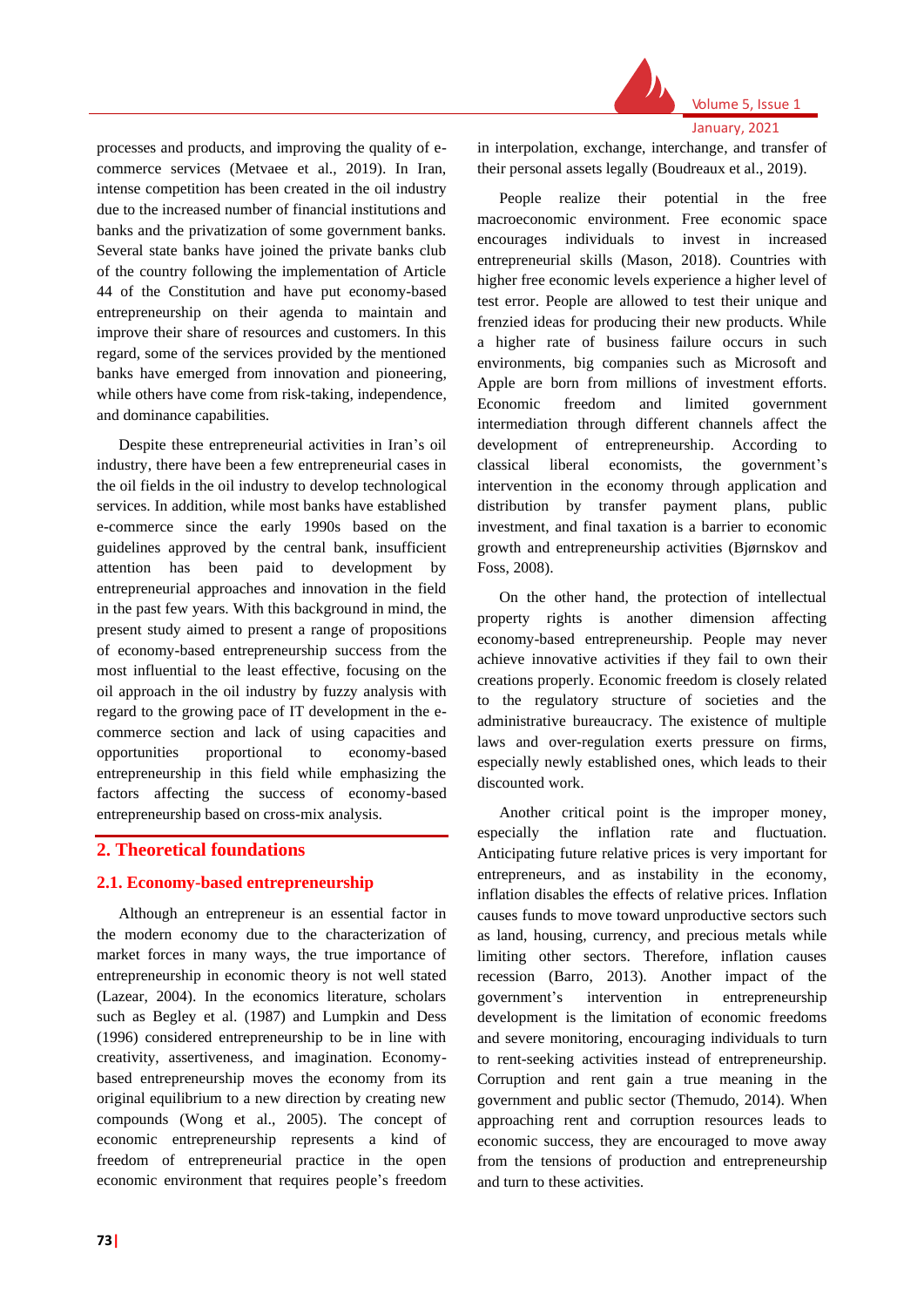### **2.2. Research background**

Putnins and Sauka (2019) conducted research entitled "Why does entrepreneurial orientation affect company performance?" to evaluate the entrepreneurial orientation based on three criteria of innovation, risktaking, and pioneering impact on corporate performance. According to their results, all three entrepreneurial orientations had a significant, positive impact on the performance of companies. In another research, Sánchez-Torres et al. (20180 evaluated the effect of social purchase and intention to buy on ecommerce, concluding that e-commerce could be affected by various factors such as customers' trust, satisfaction, and loyalty at the level of markets, especially in competitive markets. In 2017, Crnogaj and Bradač Hojnik used the data of 24 high-income

countries during 2006–2010, concluding that economic freedom in the union field had a positive effect on the development of productive entrepreneurship. In addition, these scholars realized that individual decision-making for entrepreneurship was closely related to cultural and social norms.

# **3. Research method**

This work was applied research in terms of purpose and descriptive survey regarding nature and method. In order to achieve the goals of the present study, we identified and extracted effective indices of economic entrepreneurship success with the oil approach in the oil industry by conducting comprehensive library surveys and evaluating past studies. These indices are presented in Table 1.

**Table 1**. Factors of economic entrepreneurship success with the oil approach in the oil industry.

| <b>Main factors</b>                                                                                                                              | <b>Resources</b>                                                                                                             |  |
|--------------------------------------------------------------------------------------------------------------------------------------------------|------------------------------------------------------------------------------------------------------------------------------|--|
| <b>Institutional factors</b>                                                                                                                     | Simandan (2015), Szirmai et al. (2011), Sobel et al. (2017), Casero et al.<br>(2013), Asadi (2019), Bahrinejad et al. (2018) |  |
| <b>Economic factors</b>                                                                                                                          | Wiseman and Young (2011), Wong et al. (2005), Urbano and Aparicio (2016),<br>Nyström (2008), Sameti and Shahnazi (2006)      |  |
| <b>Environmental factors</b>                                                                                                                     | Meoli et al. (2019), Morgan and Anokhin (2019), Wong (2014), Casero et al.<br>$(2013)$ , Darvish et al. $(2012)$             |  |
| Meoli et al. (2019), Lee et al. (2011), Gumusay and Bohne (2018), Chavez et<br><b>Organizational factors</b><br>al. (2017), Alvani et al. (2013) |                                                                                                                              |  |
| <b>Technological factors</b><br>(technology)                                                                                                     | Han and Kim (2019), Elia et al. (2020), Ramezanpour Nargesi et al. (2015),<br>Bahrinejad et al. (2018)                       |  |
| <b>Factors of the opportunity</b><br><b>identification</b> process                                                                               | Szirmai et al. (2011), Sobel et al. (2017), Casero et al. (2013), Darvish et al.<br>(2012)                                   |  |

In the next stage, the sub-indices or secondary factors affecting the economic entrepreneurship process among the entrepreneurship experts in the oil industry were identified using the fuzzy Delphi method (FDM). After that, the mentioned components, multi-criteria decision-making techniques (e.g., fuzzy AHP), and the selected experts' opinions were applied in the next stage to rank the actors affecting the success of economy-based entrepreneurship with the oil approach in the oil industry. Given the use of a questionnaire and fuzzy AHP method, and concerning the need for opinions of experts  $(N=10-12)$  (Asgharpour, 2008), 16 experts who were highly familiar with economic entrepreneurship issues with an oil approach in the oil industry were selected by purposive (judgment) method. As mentioned above, the Delphi and the pairwise comparison questionnaires were developed

and distributed among the participants. Afterward, the fuzzy AHP method was applied to prioritize the components.

The data analysis was carried out based on the paired comparison questionnaire and AHP technique using the Expert Choice software. The reliability of this questionnaire was estimated, rendering a Cronbach's alpha coefficient of 0.80. On the other hand, the content and structural validities of this instrument were confirmed by the approval of the respective professors and the use of the confirmatory factor analysis, showing a factor load of less than 0.5 for each item.

#### **3.1. Fuzzy Delphi method**

The Delphi technique can be applied to recognize and screen the most critical decision-making indices.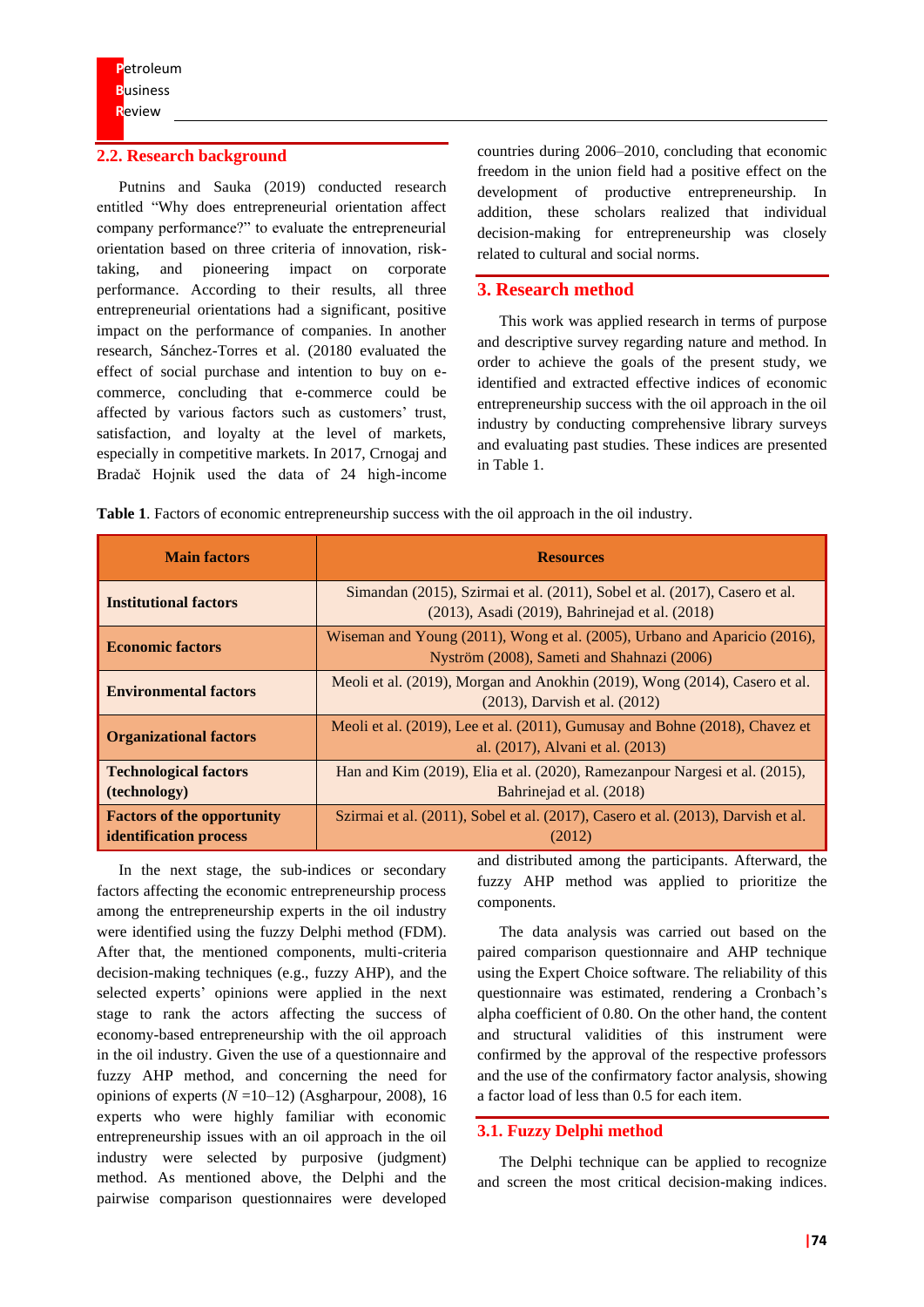

Volume 5, Issue 1 January, 2021

The Delphi technique is a group knowledge acquisition method, which is also used for qualitative issue decision-makings. The Delphi method is carried out based on responders' views and uses verbal phrases to assess participants' viewpoints. Verbal expressions have limitations in fully reflecting the respondent's mental secrets; for instance, the alternative "high" is different for person A, a strict person, compared to person B. If a definite number is used to quantify the views of both individuals, the results will be skewed. Therefore, this problem can be eliminated by developing a suitable fuzzy range. The traditional Delphi method has always suffered from expert convergence, high running costs, and the possibility of exclusion of some people. Murray et al. introduced the concept of integrating the traditional Delphi method with fuzzy theory in 1985 to improve the traditional Delphi method (Clibbens et al., 2012). The fuzzy

Delphi implementation algorithm can be used to determine the importance of screen indices. The implementation algorithm consists of four steps, as follows:

- 1. Determining the appropriate spectrum for fuzzy verbal expressions;
- 2. Fuzzy integration of fuzzy values;
- 3. Defuzzification value;
- 4. Selecting the threshold and screening the criteria.

This study used the Likert five-point scale and fuzzy triangular numbers to implement the fuzzy Delphi method. Fuzzy degrees and separations are considered normal. Table 2 presents the verbal expressions and the corresponding fuzzy numbers.

| <b>Verbal valuable</b> |           | <b>Fuzzy value</b> | <b>Triangular fuzzy number</b> |  |
|------------------------|-----------|--------------------|--------------------------------|--|
| <b>Very low</b>        | <b>VL</b> |                    | (0, 0, 0.25)                   |  |
| Low                    |           | $\tilde{2}$        | (0, 0.25, 0.5)                 |  |
| <b>Moderate</b>        | M         | $\tilde{3}$        | (0.25, 0.5, 0.75)              |  |
| <b>High</b>            | H         | Ã.                 | (0.5, 0.75, 1)                 |  |
| Very high              | <b>VH</b> | $\tilde{5}$        | (0.75, 1, 1)                   |  |

Table 2. Fuzzy five-degree spectrum for evaluating the indices.

The threshold should be specified after selecting the best fuzzification method, fuzzy integration (fuzzy mean method was used in this study), and defuzzification (the surface center method was used in this research). The threshold is generally considered at 0.7, which can vary in different studies depending on the researchers. If the definite value of defuzzification of the fuzzy integration of experts was larger than the mentioned amount, the index would be accepted. Otherwise, the index would be rejected.

#### **3.2. Fuzzy hierarchical analysis process**

While the goal of applying the hierarchical analysis approach is to obtain the opinion of experts, the conventional hierarchical analysis method does not correctly reflect human thinking since precise numbers are used in the pairwise comparisons in the method. A fuzzy hierarchical analysis method is proposed to overcome this problem. In the fuzzy hierarchical

analysis method, the decision-makers were asked to compare the elements of each level with others and express the relative importance of the elements by using fuzzy numbers after preparing the hierarchical chart. An example of a fuzzy triangular number along with the verbal phrase and fuzzy triangular comparisons are tabulated in Table 3, which can be applied in the fuzzy hierarchical analysis method.

The main factors of economic entrepreneurship opportunities with the oil approach were prioritized in six steps using fuzzy hierarchical analysis.

**First step:** there are *n* elements in a cluster. In total, n(n−1)  $\frac{1}{2}$  comparisons were estimated using the below equation. Given the presence of six criteria in the research, a total of 15 pairwise comparisons were made.

$$
\frac{n(n-1)}{2} = \frac{6(6-1)}{2} = 15
$$
 (1)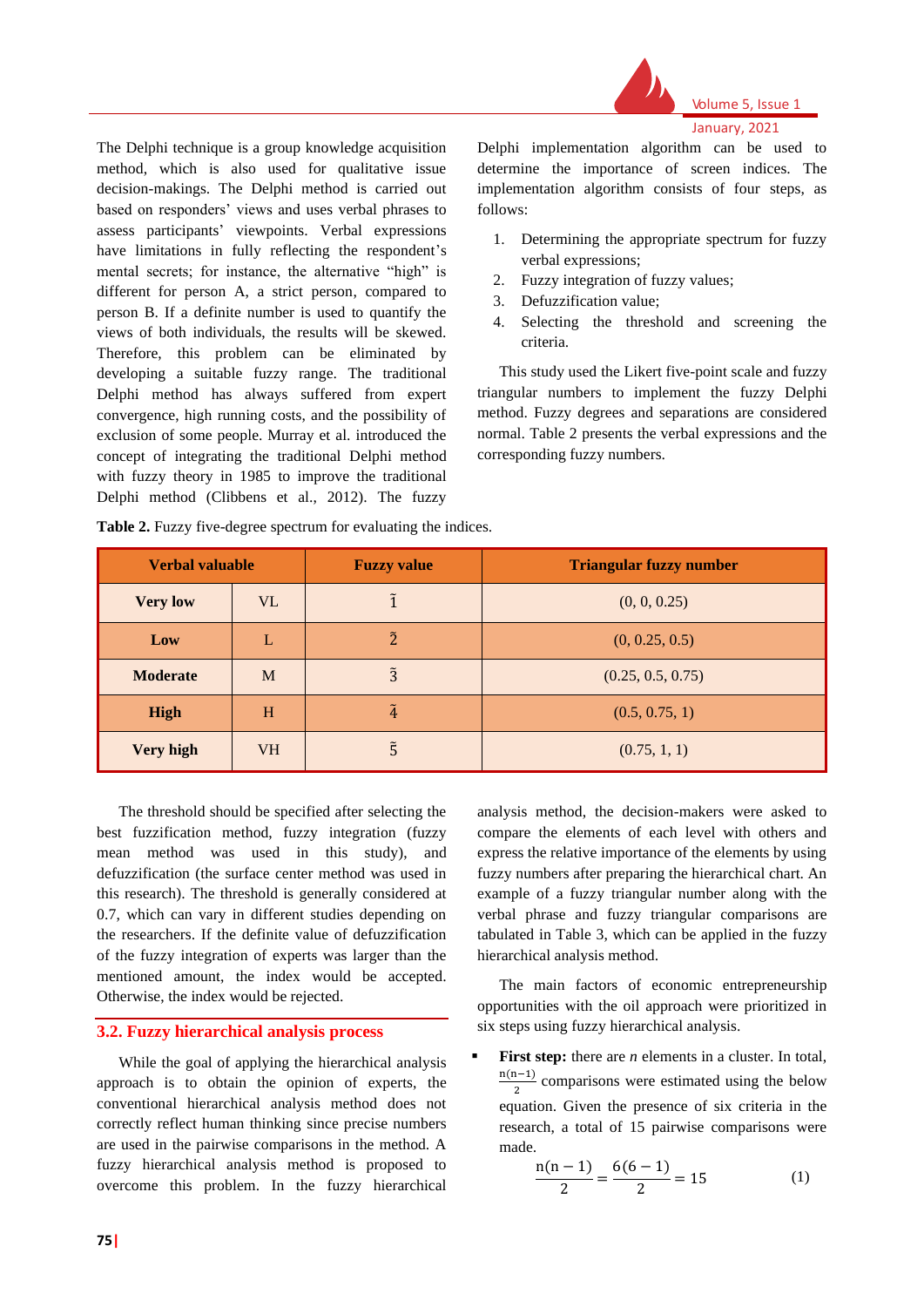**Table 3.** Triangular fuzzy spectra of pairwise comparisons.

| Theological expression of the comparative status of i<br>$\mathbf{to} \mathbf{j}$ | The fuzzy<br>equivalent | <b>Inverse fuzzy equivalent</b>                       |
|-----------------------------------------------------------------------------------|-------------------------|-------------------------------------------------------|
| <b>Equally Preferred</b>                                                          | (1,1,1)                 | (1,1,1)                                               |
| <b>Intermediate Level</b>                                                         | (1,2,3)                 | $\frac{1}{3}, \frac{1}{2}, 1$                         |
| <b>Moderately Preferred</b>                                                       | (2,3,4)                 | $\overline{4}\overline{3}\overline{2}$                |
| <b>Intermediate Level</b>                                                         | (3,4,5)                 | $\overline{5}\overline{7}$ $\overline{4}\overline{3}$ |
| <b>Strongly Preferred</b>                                                         | (4,5,6)                 | $\overline{6}\overline{5}\overline{7}$                |
| Intermediate Level                                                                | (5,6,7)                 | $\overline{7}, \overline{6}, \overline{5}$            |
| <b>Very Strongly Preferred</b>                                                    | (6,7,8)                 | $\left(\frac{1}{8},\frac{1}{7},\frac{1}{6}\right)$    |
| <b>Intermediate Level</b>                                                         | (7,8,9)                 | $\overline{9}\overline{8}\overline{7}$                |
| <b>Extremely Preferred</b>                                                        | (9,9,9)                 | q'q'q                                                 |

**EXECOND SECOND STEP:** after that, the views of experts were made fuzzy, and the geometric mean method was applied to integrate experts' opinions in the AHP method.

$$
F_{AVE} = (\prod(1), \prod(m), \prod(u))
$$
 (2)

Third step: the fuzzy expansion of each row is calculated by:

$$
\tilde{S}_i = \sum_{j=1}^n x_{ij} \tag{3}
$$

▪ **Fourth step:** afterward, the fuzzy sum of the elements of the preference column is calculated by:

$$
\sum \tilde{S}_i = \sum_{i=1}^{n} \sum_{j=1}^{n} x_{ij}
$$
 (4)

**Fifth step:** at this stage, the inverse triangle fuzzy number is calculated by:

if  $\tilde{\mathrm{F}} = (\mathrm{l}, \mathrm{m}, \mathrm{u})$  then  $\tilde{\mathrm{F}}^{-1} = \left( \frac{1}{\sqrt{1 - \mathrm{m}}}\right)$  $\frac{1}{u}, \frac{1}{m}$  $\frac{1}{m}, \frac{1}{l}$ l ) (5)

Sixth step: defuzzification was carried out using the surface center method, which is calculated by:

$$
DF_{ij} = \frac{[(u_{ij} - l_{ij}) + (m_{ij} - l_{ij})]}{3} + l_{ij}
$$
(6)

# **3.3. Result analysis**

After a literature review, a list of factors affecting the success of economy-based entrepreneurship with the oil approach in the oil industry was prepared based on the results. After assessing and eliminating overlapped and repetitive indices, a list containing 37 factors was provided to the experts. The list of factors was distributed among 26 entrepreneurship experts in the baking industry in the form of a questionnaire. The eliminated secondary factors obtained based on the results of the first round are listed in Table 4.

At the end of the first round, eight indices were eliminated, and two indices (freedom of banks to innovate in the oil field and access of banks to fin-techs based on oil) were added. Therefore, the fuzzy Delphi analysis continued in the second round for 31 remaining indices. At this stage, the remaining indices were assessed based on the opinions of experts. The eliminated secondary factors obtained based on the results of the second round are presented in Table 5.

Fuzzy Delphi analysis continued in the third round for the remaining 23 indices based on the second round results. At this stage, the remaining indices were evaluated based on the opinions of 26 experts. However, no index was added or eliminated in the third round, which can signify the end of the Delphi method. In general, one approach for the end of the Delphi process is to compare the mean scores of the two rounds of questions. The survey process is stopped when the difference between the two stages is hugely lower than the threshold (0.2).

The results presented in Table 6 showed that all differences were lower than 0.2, which confirmed the end of the Delphi rounds. The experts considered 23 out of 37 as necessary. Therefore, the main factors were ranked using the fuzzy hierarchical method. In addition, the fuzzy analytic hierarchy process (FAHP) was employed to rank the entrepreneurship opportunities. The primary and secondary factors are listed in Table 7.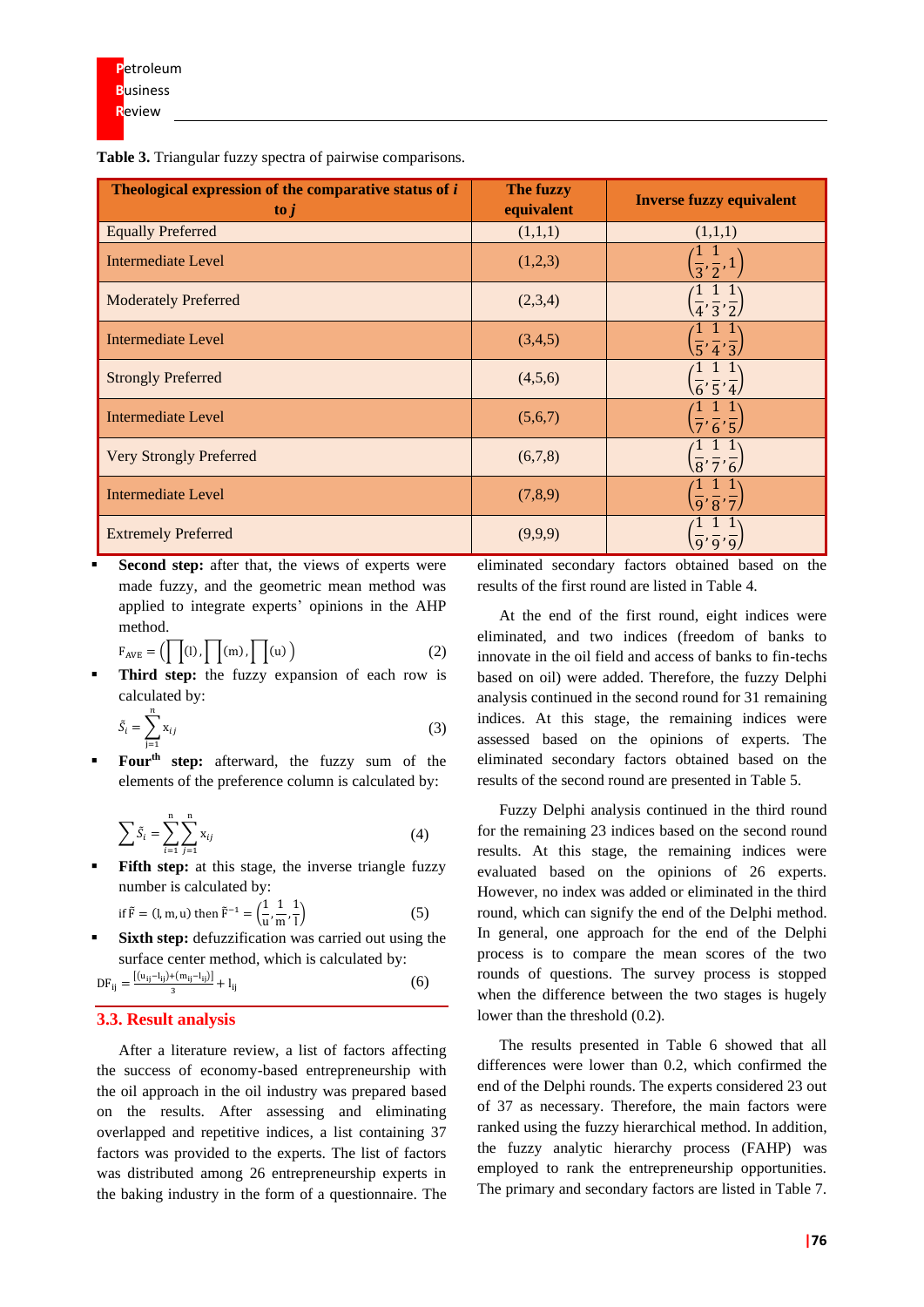

In addition, the hierarchical pattern of model criteria and sub-criteria is illustrated in Figure 1 using the AHP

technique.

**Table 4.** Eliminated indices based on screening.

| <b>Main factors</b>                                  | <b>Eliminated secondary factors</b>                                                                                                | <b>Definite value</b> |
|------------------------------------------------------|------------------------------------------------------------------------------------------------------------------------------------|-----------------------|
| <b>Institutional factors</b>                         | Level of government involvement                                                                                                    | 0.526                 |
|                                                      | Ability to reduce shipping costs                                                                                                   | 0.587                 |
| <b>Economic factors</b>                              | Research and development costs in oil                                                                                              | 0.622                 |
|                                                      | Ability to reduce information costs in the field of oil                                                                            | 0.667                 |
| <b>Environmental factors</b>                         | Possibility to enter the industry                                                                                                  | 0.667                 |
| <b>Technological factors</b><br>(technology)         | Startup capability of doing business in the field of oil                                                                           | 0.647                 |
| Factors of the opportunity<br>identification process | Communication and network management capabilities for<br>exploiting ideas based on oil opportunities in the oil industry<br>system | 0.660                 |
|                                                      | Ability to finance and invest venture capital in exploiting<br>ideas based on oil opportunities in the oil industry system         | 0.657                 |

| Table 5. Indicators removed based on screening. |  |
|-------------------------------------------------|--|
|-------------------------------------------------|--|

| <b>Main factors</b>                                                                  | <b>Eliminated secondary factors</b>                                                               | <b>Definite value</b> |  |
|--------------------------------------------------------------------------------------|---------------------------------------------------------------------------------------------------|-----------------------|--|
| <b>Economic factors</b>                                                              | Value added or expected profit                                                                    | 0.58                  |  |
|                                                                                      | Size of market status based on oil                                                                | 0.55                  |  |
| <b>Environmental factors</b>                                                         | Industry profit margin                                                                            | 0.53                  |  |
|                                                                                      | Social networking opportunities and threats in the oil<br>area                                    | 0.58                  |  |
| <b>Organizational factors</b><br>The existence of oil marketing and customers' needs |                                                                                                   | 0.59                  |  |
| <b>Factors of the opportunity</b><br>identification process                          | Risk management ability to exploit ideas based on oil<br>opportunities in the oil industry system | 0.59                  |  |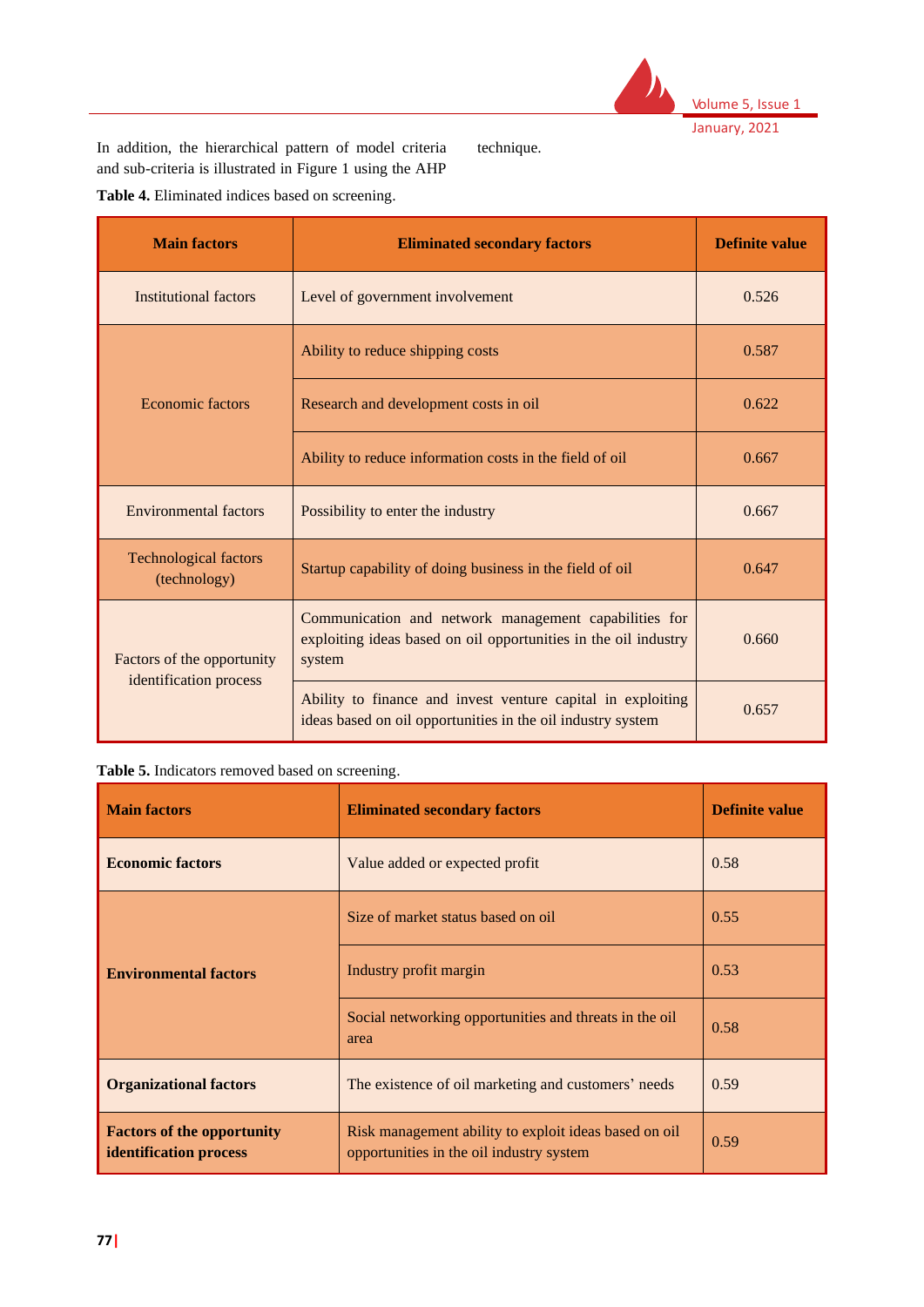| <b>Main factors</b>                  | <b>v.</b> Distance between the second and thing road<br><b>Secondary factors</b>           | The second<br>round | The third<br>round | <b>Difference</b> | <b>Result</b> |
|--------------------------------------|--------------------------------------------------------------------------------------------|---------------------|--------------------|-------------------|---------------|
|                                      | Adopting supportive laws and<br>regulations in the field of oil                            | 0.702               | 0.747              | 0.045             | Confirmed     |
|                                      | Banks freedom to innovate in<br>the field of oil                                           | 0.715               | 0.716              | 0.001             | Confirmed     |
| <b>Institutional</b><br>factors      | Government financial support<br>entrepreneurship<br>for<br>development in the field of oil | 0.708               | 0.713              | 0.005             | Confirmed     |
|                                      | Policymaking<br>and<br>implementation<br>of<br>tax<br>incentives in the field of oil       | 0.708               | 0.707              | 0.002             | Confirmed     |
|                                      | <b>Explaining</b><br>intellectual<br>properties policy and terms                           | 0.74                | 0.728              | 0.012             | Confirmed     |
| <b>Economic</b>                      | Possibility of developing a new<br>product or service                                      | 0.715               | 0.731              | 0.017             | Confirmed     |
| factors                              | Market growth ability                                                                      | 0.798               | 0.71               | 0.088             | Confirmed     |
|                                      | Possibility to increase potential<br>earnings                                              | 0.737               | 0.784              | 0.047             | Confirmed     |
|                                      | Level of competitiveness                                                                   | 0.728               | 0.707              | 0.021             | Confirmed     |
| <b>Environmental</b><br>factors      | Ease of access to domestic and<br>foreign markets                                          | 0.712               | 0.741              | 0.029             | Confirmed     |
|                                      | of<br>Possibility<br>business<br>sustainability                                            | 0.756               | 0.728              | 0.028             | Confirmed     |
|                                      | of<br>The<br>existence<br>human<br>resources specialized in oil                            | 0.715               | 0.719              | 0.004             | Confirmed     |
|                                      | Managers' risk-taking                                                                      | 0.747               | 0.713              | 0.034             | Confirmed     |
| Organizational<br>factors            | Existence<br>of expert<br>and<br>financial advisory teams in the<br>field of oil           | 0.603               | 0.71               | 0.107             | Confirmed     |
|                                      | Managers' market knowledge of<br>oil                                                       | 0.718               | 0.778              | 0.06              | Confirmed     |
|                                      | The benefits of accepting e-<br>commerce in the oil area                                   | 0.724               | 0.722              | 0.002             | Confirmed     |
| <b>Technological</b>                 | Creation and development of<br>robust IT infrastructure                                    | 0.776               | 0.759              | 0.016             | Confirmed     |
| factors<br>(technology)              | Banks' access to fin-tech based<br>on oil                                                  | 0.76                | 0.71               | 0.05              | Confirmed     |
|                                      | Access to new technologies in<br>the field of oil                                          | 0.731               | 0.722              | 0.009             | Confirmed     |
|                                      | Ability to identify and evaluate<br>technological opportunities                            | 0.724               | 0.722              | 0.002             | Confirmed     |
| <b>Factors of the</b><br>opportunity | Market development capability<br>for innovative products and<br>services                   | 0.702               | 0.744              | 0.042             | Confirmed     |
| identification<br>process            | Idea manufacturing and idea<br>engineering abilities                                       | 0.724               | 0.728              | 0.004             | Confirmed     |
|                                      | Ability to redesign the business<br>model                                                  | 0.728               | 0.731              | 0.004             | Confirmed     |

# **Table 6.** Distance between the second and third rounds.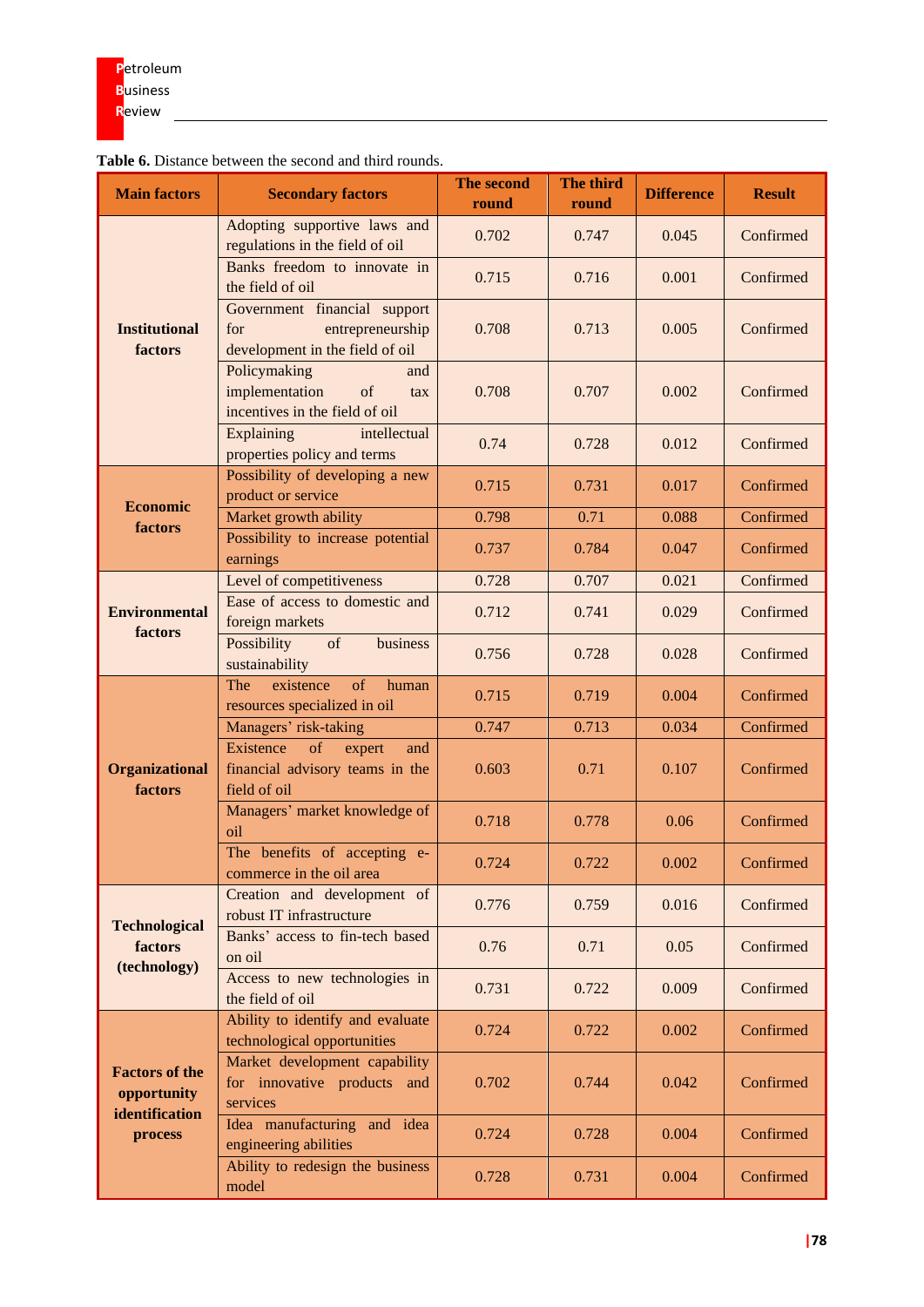



The primary and secondary factors affecting the success of economy-based entrepreneurship with the oil approach in the oil industry were evaluated by fuzzy hierarchical analysis, and the results are presented in Table 7.

**Table 7.** Results for ranking the main factors.

| <b>Main factors</b>                       | <b>Defuzzification level</b> | Weight | Rank           |
|-------------------------------------------|------------------------------|--------|----------------|
| <b>Economic</b>                           | 0.253                        | 0.244  |                |
| <b>Institutional</b>                      | 0.217                        | 0.208  | $\overline{2}$ |
| <b>Environmental</b>                      | 0.197                        | 0.189  | 3              |
| <b>Organizational</b>                     | 0.153                        | 0.147  | $\overline{4}$ |
| <b>Technological</b>                      | 0.107                        | 0.103  | 5              |
| <b>Opportunity identification process</b> | 0.113                        | 0.109  | 6              |

The ranking of key criteria has shown that economic factors are most important, followed by the union, environmental, organizational, process of opportunity identification, and technological factors. The incompatibility rate of 0.062 was obtained for this stage, which was lower than 0.1, and the comparisons made could be trusted. After that, the sub-criteria related to each criterion were compared in pairs using the fuzzy hierarchical analysis. The last stage involved the final prioritization of all secondary factors, and the summary of the results of the hierarchical analysis is tabulated in Table 8.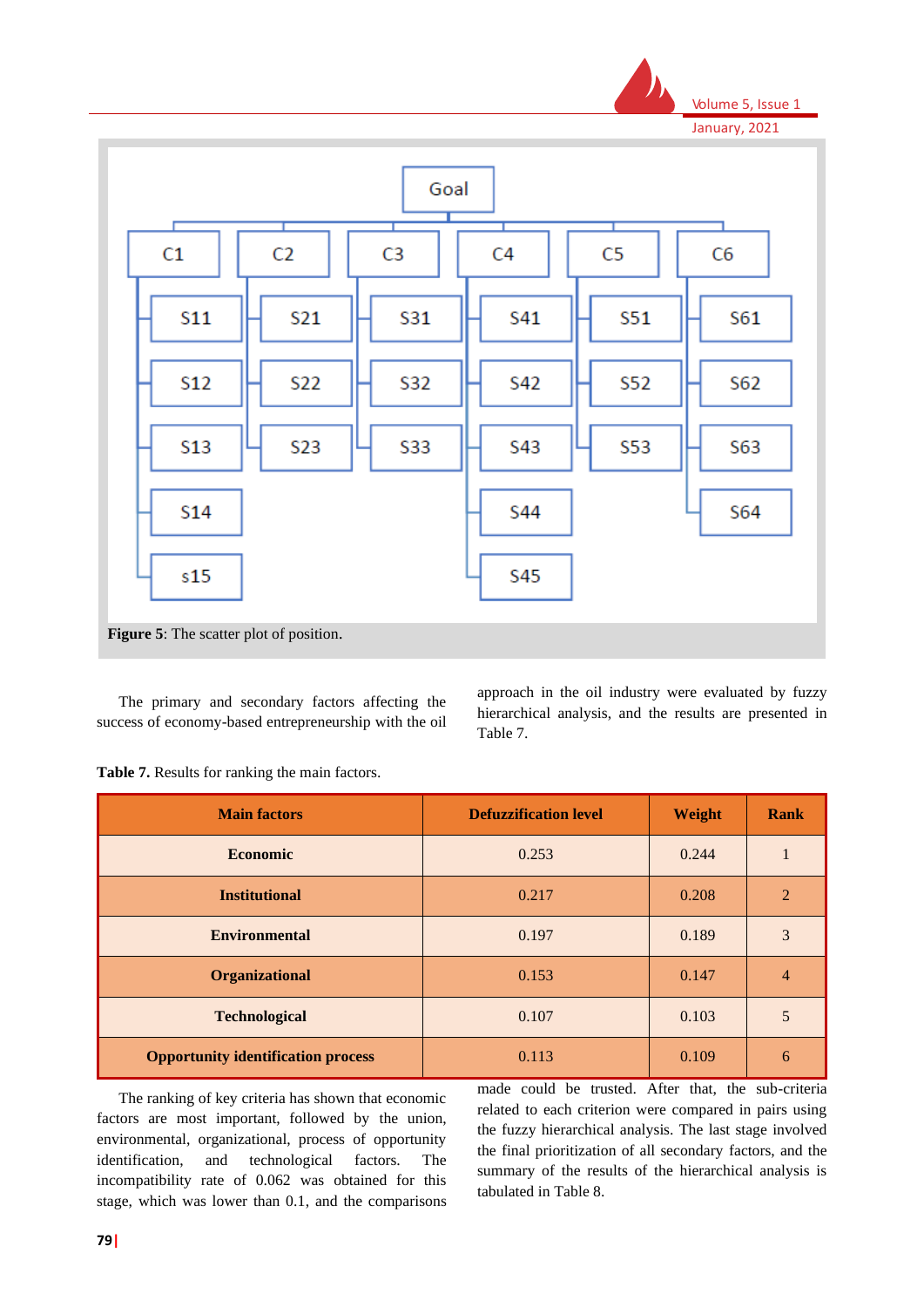| <b>Main factor</b>                     | Weight | <b>Secondary factors</b>                                                                | <b>Primary</b><br>weight | <b>Final</b><br>weight | <b>Rank</b>    |
|----------------------------------------|--------|-----------------------------------------------------------------------------------------|--------------------------|------------------------|----------------|
| <b>Economic factors</b>                | 0.244  | Possibility of developing a new<br>product or service                                   | 0.357                    | 0.0870                 | 3              |
|                                        |        | Market growth ability                                                                   | 0.422                    | 0.1028                 | $\mathbf{1}$   |
|                                        |        | Possibility to increase potential<br>earnings                                           | 0.221                    | 0.0538                 | 6              |
|                                        |        | Adopting supportive laws and<br>regulations in the field of oil                         | 0.243                    | 0.0505                 | $\overline{7}$ |
|                                        |        | Banks freedom to innovate in the field<br>of oil                                        | 0.159                    | 0.0332                 | 14             |
| <b>Institutional</b><br>factors        | 0.208  | Government financial support for<br>entrepreneurship development in the<br>field of oil | 0.263                    | 0.0549                 | 5              |
|                                        |        | Policymaking and implementation of<br>tax incentives in the field of oil                | 0.195                    | 0.0405                 | 13             |
|                                        |        | <b>Explaining intellectual properties</b><br>policy and terms                           | 0.140                    | 0.0292                 | 16             |
|                                        | 0.189  | Level of competitiveness                                                                | 0.291                    | 0.0550                 | $\overline{4}$ |
| <b>Environmental</b><br><b>factors</b> |        | Ease of access to domestic and foreign<br>markets                                       | 0.467                    | 0.0884                 | $\overline{2}$ |
|                                        |        | Possibility of business sustainability                                                  | 0.242                    | 0.0457                 | 9              |
|                                        | 0.147  | <b>Existence of human resources</b><br>specialized in oil                               | 0.279                    | 0.0411                 | 11             |
|                                        |        | Managers' risk-taking                                                                   | 0.277                    | 0.0409                 | 12             |
| <b>Organizational</b><br>factors       |        | Existence of expert and financial<br>advisory teams in the field of oil                 | 0.181                    | 0.0267                 | 19             |
|                                        |        | Managers' market knowledge of oil                                                       | 0.141                    | 0.0208                 | 20             |
|                                        |        | The benefits of accepting e-commerce<br>in the oil area                                 | 0.121                    | 0.0179                 | 21             |
|                                        | 0.109  | Ability to identify and evaluate<br>technological opportunities                         | 0.428                    | 0.0467                 | $\,8\,$        |
| <b>Factors of the</b><br>opportunity   |        | Market development capability for<br>innovative products and services                   | 0.259                    | 0.0282                 | 17             |
| identification<br>process              |        | Idea manufacturing and idea<br>engineering abilities                                    | 0.163                    | 0.0178                 | 22             |
|                                        |        | Ability to redesign the business model                                                  | 0.150                    | 0.0164                 | 23             |
| <b>Technological</b>                   |        | Creation and development of robust IT<br>infrastructure                                 | 0.415                    | 0.0426                 | 10             |
| factors                                | 0.103  | Banks' access to fin-tech based on oil                                                  | 0.271                    | 0.0278                 | 18             |
| (technology)                           |        | Access to new technologies in the field<br>of oil                                       | 0.314                    | 0.0322                 | 15             |

**Table 8.** The ultimate priority of entrepreneurial opportunities.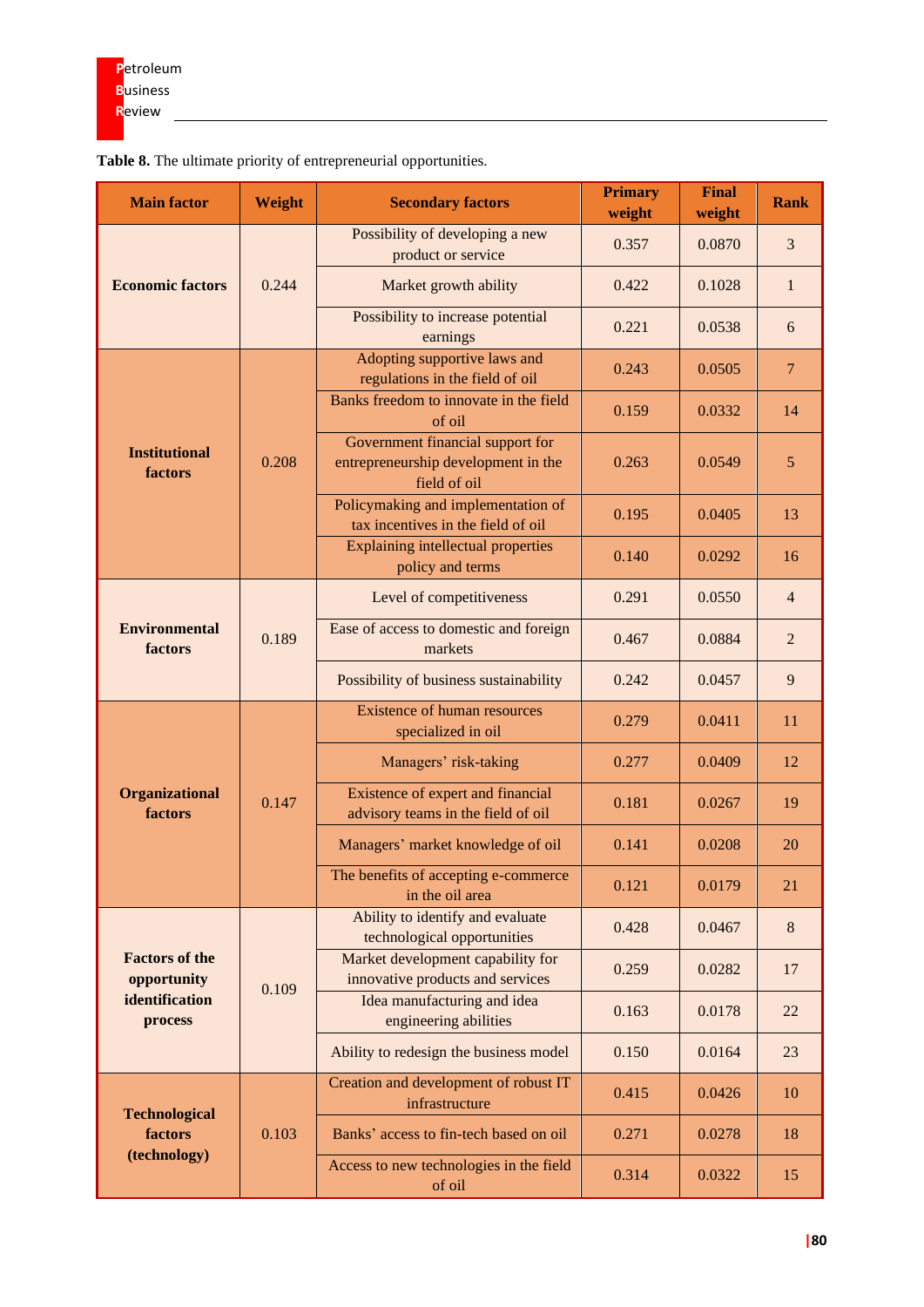

# **4. Conclusions**

This study aimed to identify and rank the factors affecting the success of economy-based entrepreneurship in the oil industry. After the evaluation of the research background, some indices were extracted as the main factors. A method ought to be presented to assess and confirm the accuracy of the indices by using experts' opinions. After evaluating relevant articles, the fuzzy Delphi method was selected to obtain the experts' opinions. The fuzzy Delphi method is one of the best techniques in surveys, where there are high uncertainty and a low number of experts due to the integration of experts' opinions and allocation of suitable fuzzy numbers. Therefore, three rounds of surveys were carried out, which led to the extraction of 6 main and 23 secondary factors.

Afterward, the weight of each of the primary and secondary factors was determined to take more critical indices into account in the following decision-making processes. Based on the literature review, the main factors were classified into six dimensions of the union, economic, environmental, organizational, technological, and process of opportunity identification factors, and they were weighted. The economic factor with the weight of 0.24 was recognized as the most important factor, followed by the union (0.20), environmental (0.18), organizational (0.14), and process of opportunity identification (0.109) factors respectively. However, the lowest weight was allocated to the dimension of technological factors (0.103). The results of this study primarily indicated the importance of entrepreneurial orientation in the country's oil industry system. Therefore, it is suggested that an entrepreneurial charter be developed and issued to banks by the central bank to expand entrepreneurship and the tendency toward this issue. The central bank must provide the necessary infrastructures to implement the charter and carry out the necessary monitoring.

In addition, concerning the importance of innovation in using opportunities and overcoming the challenges of competitors, banks' managers' risk-taking must increase to respond to the diverse needs of customers and properly exploit the environmental opportunities. Conflict is a deterrent to the development of entrepreneurship in the country's oil industry system, and the elimination of conflict requires encouraging employees' involvement in work issues to exchange opinions properly, developing the goals and benefits of working units in line with the general goals of the

organization, and opening a space for dialogue. This issue can facilitate the tendency of entrepreneurship in banks. Moreover, applying official and unofficial mechanisms for conflict resolution and improving communication, trust, cooperation, and collaborations are essential in increasing entrepreneurship. Banks must establish their reward system based on market factors such as new accounts, number of customers, and the level of customers' satisfaction.

Moreover, attempts must be made to replace traditional structures with unofficial and decentralized structures to increase the tendency to entrepreneurship, thereby quickly and adequately responding to customers' needs. In this respect, our findings are in line with the results obtained by Szirmai et al. (2011), Sobel et al. (2017), Erbano and Aparico (2016), Ramezanpour Nargesi et al. (2015), and Bahrinejad et al. (2018). Therefore, it is suggested that regulations and laws be modified and communication and information exchange barriers be minimized to increase the tendency to entrepreneurship in oil. Thus, experts will have more freedom to act by applying organic and dynamic structures.

One of the significant drawbacks of the present study was a lack of a domestic study in line with the goal. In addition, library studies were primarily focused on identifying factors. Therefore, it is recommended that qualitative studies be carried out in the future. The topic can be developed by offering research proposals. The barriers and problems of entrepreneurship and their effect on the tendency to entrepreneurship in Iran's oil industry can also be evaluated. In addition, it is suggested that the compatibility of the human resources management system with the oil industry entrepreneurship or compatibility of the organizational structure proportional with the oil industry entrepreneurship be assessed.

# **References**

- Alvani, M., Azar, A. (2019), Strategic model of entrepreneurship tendency in the oil industry system of Iran, Journal of Strategic Management Studies, 6(7): 99–116.
- Alvani, M., Kohan Hoosh Nejad, R., Safari, S., and Khodamoradi, S. (2013), Identify and prioritize organizational factors affecting implementation of corporate entrepreneurship dimensions with explain role of institutionalizing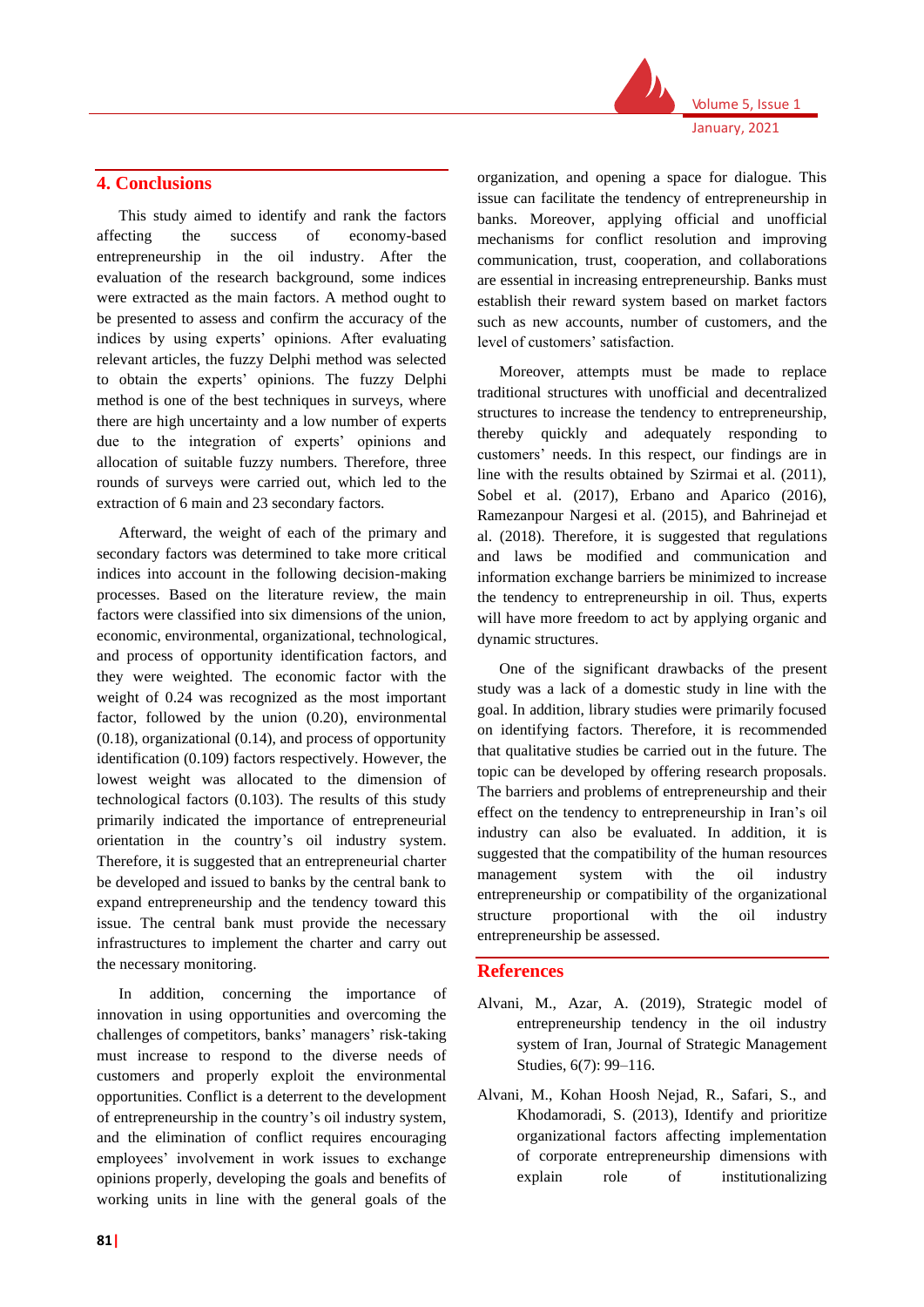entrepreneurship, Management Studies in Development and Evolution, 22(70): 1–24.

- Asadi, B. (2019), The role of banks in specific business models in the field of modern oil, Quarterly Journal of Advanced oil industry Studies, 2(1): 313–328
- Asadollah, M., Sanavifard, R., and Ozadeh, A. (2019), introducing a new e-commerce model based on the rise of fin-techs and startups, Journal of Technology Development Management, 7(2): 195–248 ( doi: 10.22104/ jtdm. 2019.3508.2214)
- Bahrinejad, R., Khanlari, A., Hasangholipour Yasouri, T., Hosseini, M. (2018), identifying the most important marketing processes in the Iranian oil industry to develop an oil industry maturity model, Journal of Business Management, 10(4): 795–814.
- Barro, R. J. (2013). "Health and economic growth", Annals of Economics and Finance, 14(2): 329– 366.
- Begley, T. M. and Boyd, D. P. (1987). Psychological characteristics associated with performance in entrepreneurial firms and smaller businesses, Journal of Business Venturing, 2(1): 79–93.
- Bjornskov, C. and Foss, N. (2008). Economic freedom and entrepreneurial activity: Some cross-country evidence, Public Choice, 134 (3): 307–328.
- Boudreaux, Ch, J., Nikolaev, B, N., Klein, P. (2019). Socio-cognitive traits and entrepreneurship: the moderating role of economic institutions, Journal of Business Venturing, 34(1): 178–196 [https://doi.org/10.1016/j.jbusvent.2018.08.00](https://doi.org/10.1016/j.jbusvent.2018.08.003) [3](https://doi.org/10.1016/j.jbusvent.2018.08.003)
- Burke, M., Marlow, C., and Lento, T. (2010). Social network activity and social wellbeing, In Proceedings of the 2010 ACM conference on human factors in computing systems (pp. 1909– 1912). New York, NY: ACM.
- Casero, J., Almodóvar González, M., de la Cruz Sánchez Escobedo, M., Coduras Martínez, A. and Hernández Mogollón, R. (2013). Institutional variables, entrepreneurial activity and economic development, Management Decision, 51(2): 281– 305.

<https://doi.org/10.1108/00251741311301821>

- Chavez, R., Yu, W., Jacobs, M, A., Feng, M. (2017). Manufacturing capability and organizational performance: the role of entrepreneurial orientation, International Journal of Production Economics, 184(3): 33–46. <https://doi.org/10.1016/j.ijpe.2016.10.028>
- Crnogaj, K., Bradač Hojnik, B. (2017). Institutional determinants and entrepreneurial action Management, Journal of Contemporary Management, 21(2): 131–150.
- Darvish, H., Alvani, M., Salehi Sadagiani, J., Abbaszadeh, H. (2012), The study of effective factors on entrepreneurial orientation in private banks, Management Studies in Development and Evolution, 18(66): 79–99.
- Dehdashti Shahrokh, Z., Bashirpour, M. (2018), Investigating the impact of implementing electronic business strategies on creating competitive advantage among corporate gaming companies, Science and Technology Policy Letters, 8(4): 69–82.
- Delafrouz, N., Taghavi, A. A., Ghasemi, A., Jafari, S. (2019), Identifying factors influencing oil development with emphasis on the role of social networks, Journal of Business Management, 43(3): 7–87.
- Elia, G., Margherita, A., Psaaiante, G. (2020). Digital entrepreneurship ecosystem: how digital technologies and collective intelligence are reshaping the entrepreneurial process, Technological Forecasting, and Social Change, 150(2): 119–148. <https://doi.org/10.1016/j.techfore.2019.119791>
- Eshqi, M., Sarlak, MA., Darvish, H., Mousavi, M. (2019), Design and explanation of eentrepreneurial organization model in Iranian oil industry (case study: Refah Bank), IQBQ, 23(2):28–53.
- Faber, E, Ballon P, Bouwman H, Haaker T, Rietkerk O, and Steen M. (2003). Designing business models for mobile ICT services. 16th Bled electronic commerce conference, 18(12): 10-16.
- Fallah Haghighi, N., Hajihosseini, H., Ramezanpour Nargesi, G., Davari, A. (2017), Identifying and analyzing factors affecting the development of entrepreneurship in the field of information and communication technology, Journal of Technology Development Management, 5(1): 65–92.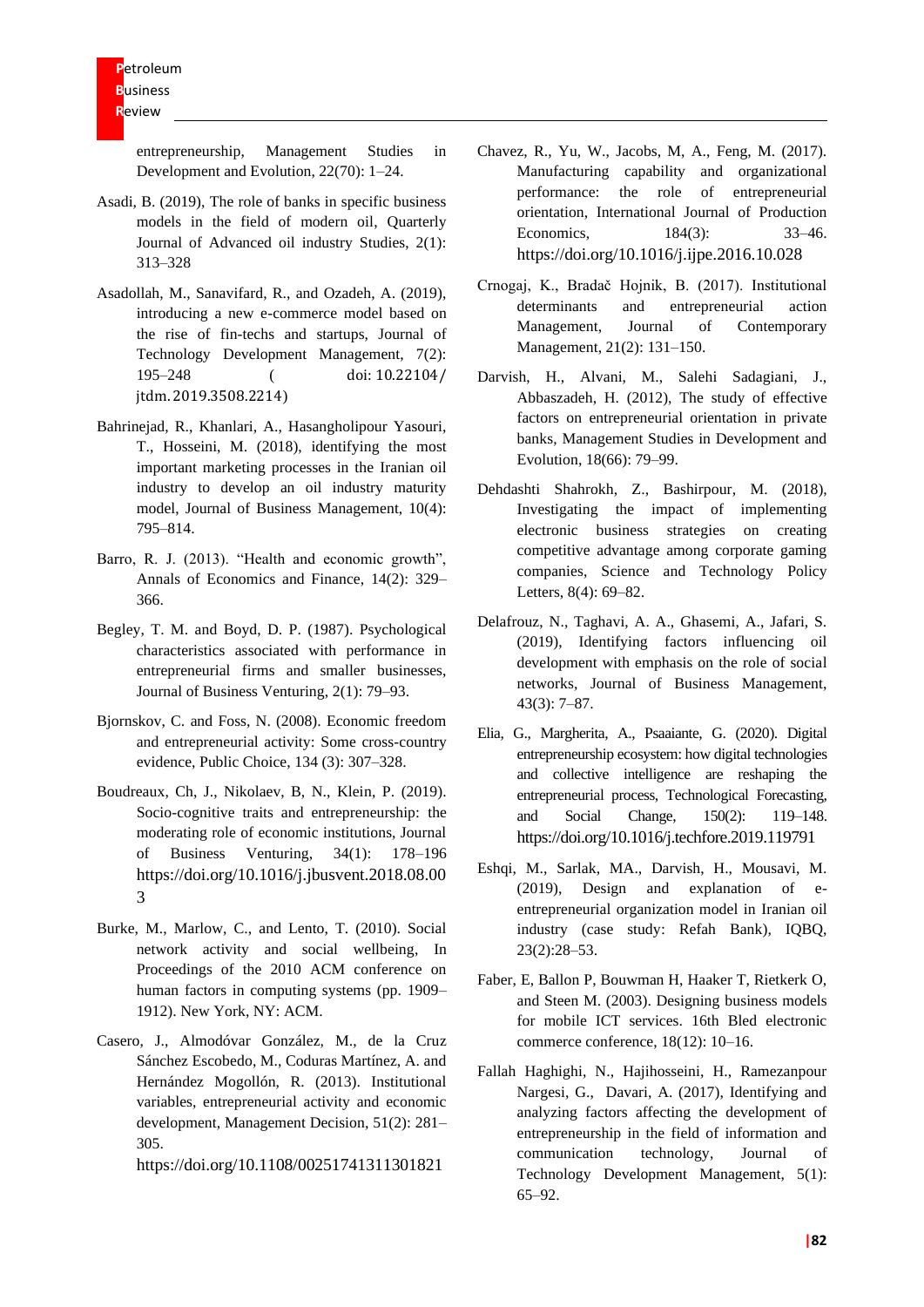

# Volume 5, Issue 1 January, 2021

- Farokhizadeh, F., Tolouei Ashlaghi, A., Radfar, R., Shoja, N. (2019), Dynamic model of electronic readiness of small and medium enterprises for entering the oil area, Modern Researches in Decision Making, 4(2): 97–122.
- Gumusay, A, A., Bohne, Th. (2018). Individual and organizational inhibitors to the development of entrepreneurial competencies in universities, Research Policy, 47(2): 363–378.
- Han, J, H., Kim, H, M. (2019). The role of information technology use for increasing consumer informedness in cross-border electronic commerce: an empirical study, Electronic Commerce Research, and Applications, 100(2): 100–126.

<https://doi.org/10.1016/j.elerap.2019.100826>

- Khodadad Hosseini, H., Alsabri, B., Moshabaki Esfahani, A., Ahmadi, P. (2019), Designing a bank marketing performance model: explaining the role of e-commerce service quality and customer relationship management strategies with a moderating role, Biannual Peer Review Journal of Business Strategies, 16(3): 19–38.
- Kurnia, Sh., Kanali, R, Y., Rahim, M, M. (2015). A qualitative study of business-to-business electronic commerce adoption within the Indonesian grocery industry: a multi-theory perspective, Information and Management, 52(4): 518–536.

<https://doi.org/10.1016/j.im.2015.03.003>

- Lazear, E. P. (2004). Balanced skills and entrepreneurship. The American Economic Review, 94(2), 208–211.
- Lee, L., Wong, P, K., Der Foo, M., Leung, A. (2011). Entrepreneurial intentions: the influence of organizational and individual factors, Journal of Business Venturing, 26(1): 124–136. [https://doi.org/10.1016/j.jbusvent.2009.04.003.](https://doi.org/10.1016/j.jbusvent.2009.04.003)
- Leonidou, E., Christofi, M., Vrontis, D., Thrassou, A. (2018). An integrative framework of stakeholder engagement for innovation management and entrepreneurship development, Journal of Business Research, <https://doi.org/10.1016/j.jbusres.2018.11.054>
- Lumpkin, G. T. and Dess, G. G. (1996). "Clarifying the entrepreneurial orientation construct and linking it to performance", Academy of Management Review, 21(1): 135–172.
- Mason, J. (2018). Entrepreneurship in knowledgebased services: opportunity and challenges for new venture, economic, and workforce development, Journal of Business Venturing Insights, 10(4): 121–163. <https://doi.org/10.1016/j.jbvi.2018.e00092>
- Meoli, A., Fini, R., Sobrero, M., Wiklund, J. (2019). How entrepreneurial intentions influence entrepreneurial career choices: the moderating influence of social context, Journal of Business Venturing, <https://doi.org/10.1016/j.jbusvent.2019.105982>
- Meoli, A., Fini, R., Sobrero, M., Wiklund, J. (2019). How entrepreneurial intentions influence entrepreneurial career choices: the moderating influence of social context, Journal of Business Venturing, <https://doi.org/10.1016/j.jbusvent.2019.105982>
- Metvaee, F. (2019). Prioritization of the entrepreneurship factors in the oil industry using FAHP and fuzzy TOPSIS, International Journal of Business Excellence, 17(4), 487–515.
- Mishra, V. and Singh, V. (2015). Selection of appropriate electronic oil industry channel alternative: critical analysis using analytical hierarchy process, International Journal of Bank Marketing, 33(3): 223–242. <https://doi.org/10.1108/IJBM-09-2013-0099>
- Moeinzadeh, H., (2012), Quality of E-commerce services and customer satisfaction, Monthly Journal of Telecommunication World, 9(101):  $46 - 50$ .
- Mohammadzadeh, Y., Hekmati Farid, S., Miraliashrafi, K. (2016), The effect of economic freedom on entrepreneurship development in selected countries, Journal of Entrepreneurship Development, 9(2): 357–376 ( doi: 10.22059/ jed. 2016.60059).
- Morgan, T., Anokhin, S, A. (2019). The joint impact of entrepreneurial orientation and market orientation in new product development: studying firm and environmental contingencies, Journal of Business Research,

<https://doi.org/10.1016/j.jbusres.2019.06.019>

Murari, K. and Tater, B. (2014). Employee's attitude towards adoption of IT-based oil industry services: a case of Indian private sector banks, Competitiveness Review, 24(2): 107–118. <https://doi.org/10.1108/CR-01-2013-0005>